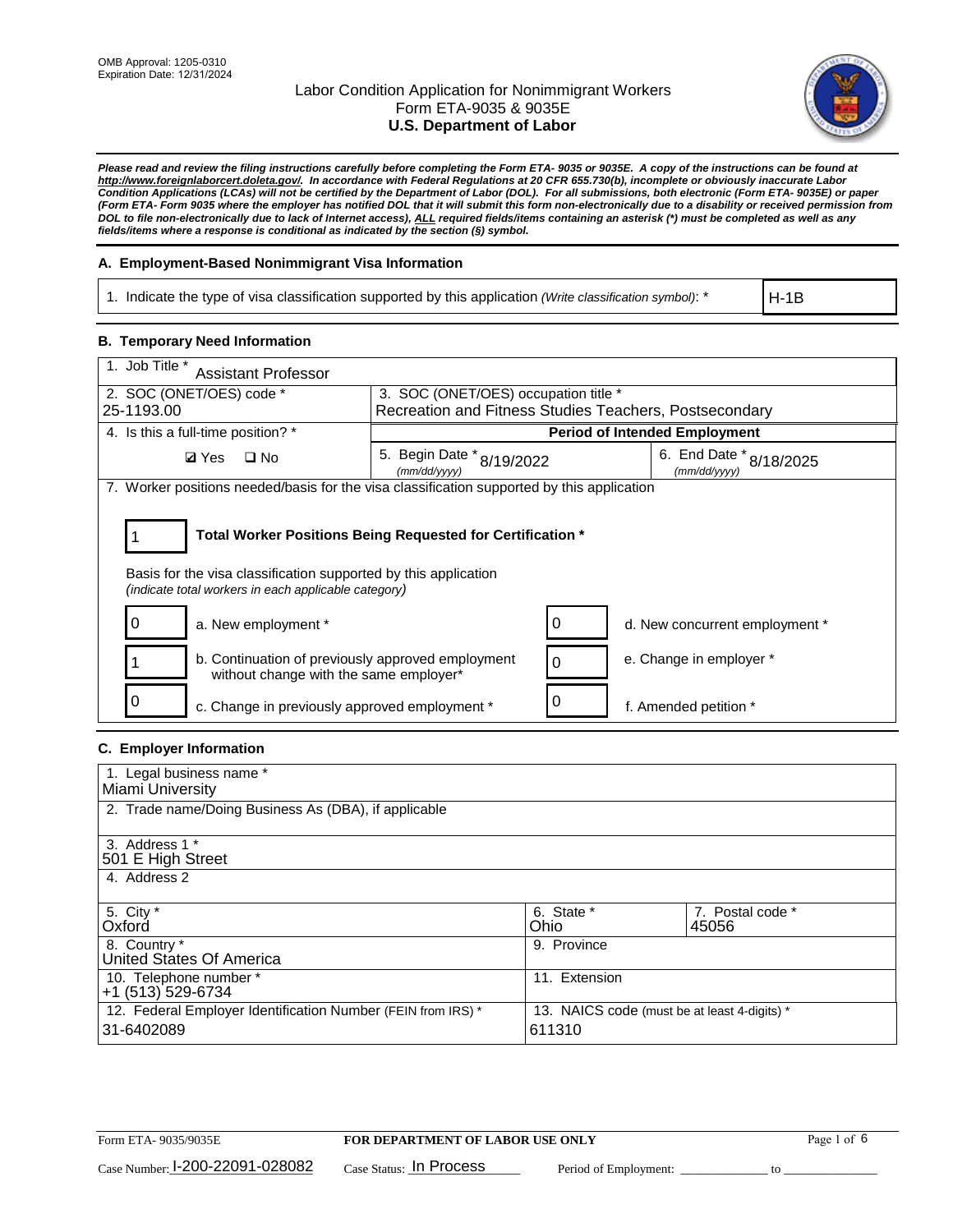

# **D. Employer Point of Contact Information**

**Important Note**: The information contained in this Section must be that of an employee of the employer who is authorized to act on behalf of the employer in labor certification matters. The information in this Section must be different from the agent or attorney information listed in Section E, unless the attorney is an employee of the employer.

| 1. Contact's last (family) name *                       | 2. First (given) name * |                     | 3. Middle name(s)         |
|---------------------------------------------------------|-------------------------|---------------------|---------------------------|
| Smart                                                   | Aimee                   |                     | M                         |
| 4. Contact's job title *<br>Paralegal                   |                         |                     |                           |
| 5. Address 1 *<br>Miami University                      |                         |                     |                           |
| 6. Address 2<br>501 E High Street, 205 B Roudebush Hall |                         |                     |                           |
| 7. City *<br>Oxford                                     |                         | 8. State *<br>Ohio  | 9. Postal code *<br>45056 |
| 10. Country *<br>United States Of America               |                         | 11. Province        |                           |
| 12. Telephone number *                                  | Extension<br>13.        | 14. E-Mail address  |                           |
| +1 (513) 529-6734                                       |                         | smarta2@miamioh.edu |                           |

# **E. Attorney or Agent Information (If applicable)**

**Important Note**: The employer authorizes the attorney or agent identified in this section to act on its behalf in connection with the filing of this application.

| 1. Is the employer represented by an attorney or agent in the filing of this application? *<br>If "Yes," complete the remainder of Section E below. |                                              |                    |                                                      |       | <b>Ø</b> Yes     | $\Box$ No |
|-----------------------------------------------------------------------------------------------------------------------------------------------------|----------------------------------------------|--------------------|------------------------------------------------------|-------|------------------|-----------|
| 2. Attorney or Agent's last (family) name §                                                                                                         | 3. First (given) name §<br>4. Middle name(s) |                    |                                                      |       |                  |           |
| Woodard                                                                                                                                             | John                                         |                    |                                                      |       |                  |           |
| 5. Address 1 §<br>501 E High Street                                                                                                                 |                                              |                    |                                                      |       |                  |           |
| 6. Address 2                                                                                                                                        |                                              |                    |                                                      |       |                  |           |
| 7. City §<br>Oxford                                                                                                                                 |                                              | 8. State §<br>Ohio |                                                      | 45056 | 9. Postal code § |           |
| 10. Country §<br>United States Of America                                                                                                           |                                              | 11. Province       |                                                      |       |                  |           |
| 12. Telephone number §                                                                                                                              | 13. Extension                                |                    | 14. E-Mail address                                   |       |                  |           |
| +1 (513) 529-6734                                                                                                                                   |                                              |                    | woodarje@miamioh.edu                                 |       |                  |           |
| 15. Law firm/Business name §                                                                                                                        |                                              |                    | 16. Law firm/Business FEIN §                         |       |                  |           |
| Miami University/Office of General Counsel                                                                                                          |                                              |                    | 31-6402089                                           |       |                  |           |
| 17. State Bar number (only if attorney) §                                                                                                           |                                              |                    | 18. State of highest court where attorney is in good |       |                  |           |
| 0085959                                                                                                                                             |                                              | Ohio               | standing (only if attorney) §                        |       |                  |           |
| 19. Name of the highest State court where attorney is in good standing (only if attorney) §                                                         |                                              |                    |                                                      |       |                  |           |
| Supreme Court of Ohio                                                                                                                               |                                              |                    |                                                      |       |                  |           |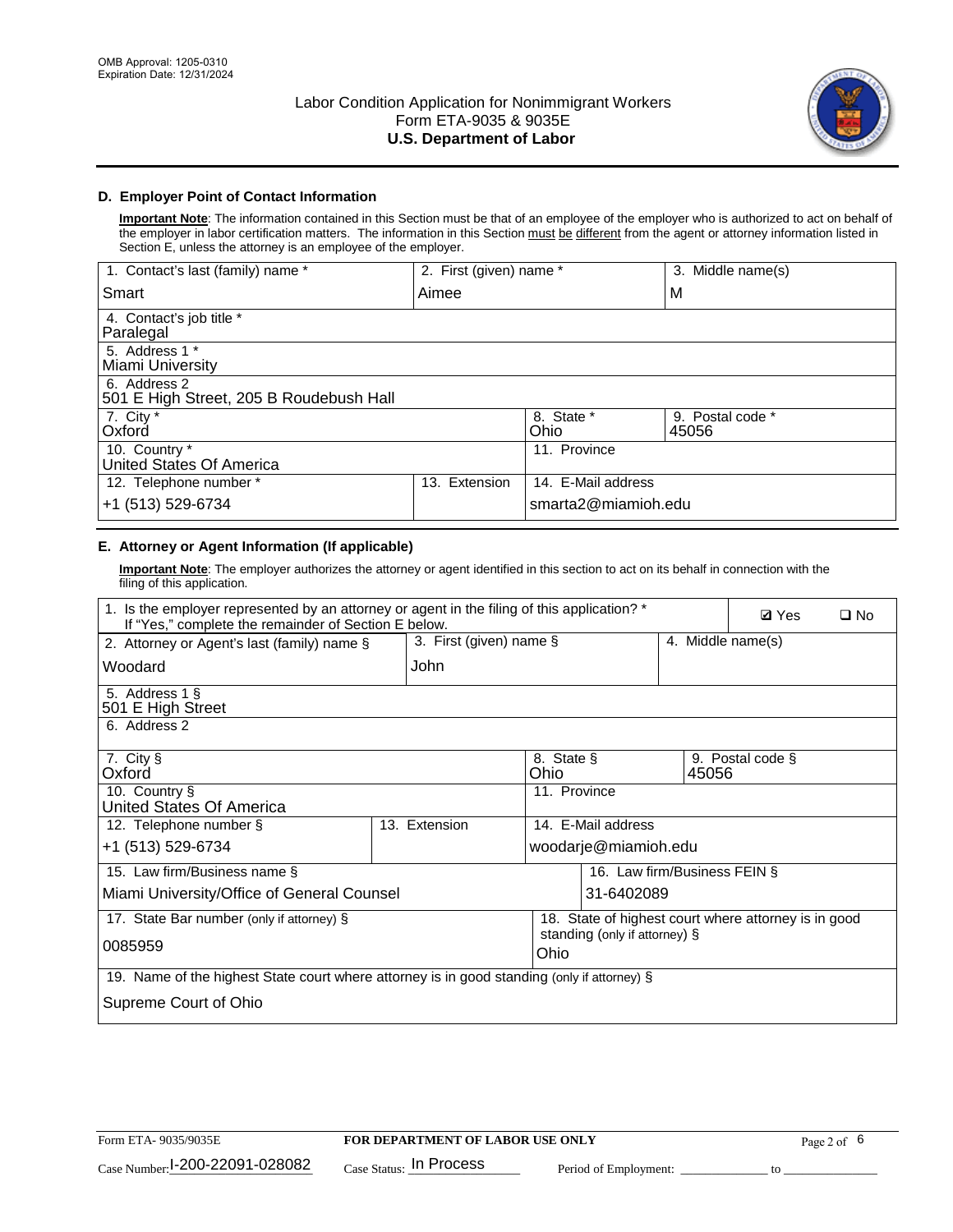

#### **F. Employment and Wage Information**

**Important Note**: The employer must define the intended place(s) of employment with as much geographic specificity as possible. Each intended place(s) of employment listed below must be the worksite or physical location where the work will actually be performed and cannot be a P.O. Box. The employer must identify all intended places of employment, including those of short duration, on the LCA. 20 CFR 655.730(c)(5). If the employer is submitting this form non-electronically and the work is expected to be performed in more than one location, an attachment must be submitted in order to complete this section. An employer has the option to use either a single Form ETA-9035/9035E or multiple forms to disclose all intended places of employment. If the employer has more than ten (10) intended places of employment at the time of filing this application, the employer must file as many additional LCAs as are necessary to list all intended places of employment. See the form instructions for further information about identifying all intended places of employment.

#### a.*Place of Employment Information* 1

|                                                                                                               | 1. Enter the estimated number of workers that will perform work at this place of employment under<br>the LCA.*                 |  |                              |                      |                                          |  |  |
|---------------------------------------------------------------------------------------------------------------|--------------------------------------------------------------------------------------------------------------------------------|--|------------------------------|----------------------|------------------------------------------|--|--|
|                                                                                                               | 2. Indicate whether the worker(s) subject to this LCA will be placed with a secondary entity at this<br>place of employment. * |  |                              |                      | $\Box$ Yes<br><b>Z</b> No                |  |  |
|                                                                                                               | 3. If "Yes" to question 2, provide the legal business name of the secondary entity. §                                          |  |                              |                      |                                          |  |  |
|                                                                                                               | 4. Address 1 *                                                                                                                 |  |                              |                      |                                          |  |  |
|                                                                                                               | Department of Kinesiology, Nutrition, & Health<br>5. Address 2                                                                 |  |                              |                      |                                          |  |  |
|                                                                                                               | Miami University                                                                                                               |  |                              |                      |                                          |  |  |
| 6. City $*$<br>Oxford                                                                                         |                                                                                                                                |  | 7. County *<br><b>Butler</b> |                      |                                          |  |  |
| Ohio                                                                                                          | 8. State/District/Territory *                                                                                                  |  | 9. Postal code *<br>45056    |                      |                                          |  |  |
|                                                                                                               | 10. Wage Rate Paid to Nonimmigrant Workers *                                                                                   |  | 10a. Per: (Choose only one)* |                      |                                          |  |  |
|                                                                                                               | From $\frac{1}{2}$ 34910 . 00 To: $\frac{1}{2}$<br>76000 00                                                                    |  |                              |                      | □ Hour □ Week □ Bi-Weekly □ Month ☑ Year |  |  |
|                                                                                                               | 11. Prevailing Wage Rate *                                                                                                     |  | 11a. Per: (Choose only one)* |                      |                                          |  |  |
|                                                                                                               | 34910 00<br>$\mathcal{S}$                                                                                                      |  |                              |                      | □ Hour □ Week □ Bi-Weekly □ Month 回 Year |  |  |
| Questions 12-14. Identify the source used for the prevailing wage (PW) (check and fully complete only one): * |                                                                                                                                |  |                              |                      |                                          |  |  |
|                                                                                                               |                                                                                                                                |  |                              |                      |                                          |  |  |
| 12.<br>П                                                                                                      | A Prevailing Wage Determination (PWD) issued by the Department of Labor                                                        |  |                              |                      | a. PWD tracking number §                 |  |  |
| 13.                                                                                                           | A PW obtained independently from the Occupational Employment Statistics (OES) Program                                          |  |                              |                      |                                          |  |  |
| $\mathbf v$                                                                                                   | a. Wage Level (check one): §                                                                                                   |  |                              | b. Source Year §     |                                          |  |  |
|                                                                                                               | ☑ ।<br>□⊪<br>□⊪<br>$\Box$ IV<br>$\Box$ N/A                                                                                     |  |                              | 7/1/2021 - 6/30/2022 |                                          |  |  |
| 14.                                                                                                           | A PW obtained using another legitimate source (other than OES) or an independent authoritative source                          |  |                              |                      |                                          |  |  |
|                                                                                                               | a. Source Type (check one): §                                                                                                  |  |                              | b. Source Year §     |                                          |  |  |
|                                                                                                               | $\Box$ CBA<br>$\Box$ DBA<br>$\square$ SCA<br>$\Box$ Other/ PW Survey                                                           |  |                              |                      |                                          |  |  |
|                                                                                                               | c. If responded "Other/ PW Survey" in question 14.a, enter the name of the survey producer or publisher §                      |  |                              |                      |                                          |  |  |
|                                                                                                               |                                                                                                                                |  |                              |                      |                                          |  |  |
|                                                                                                               | d. If responded "Other/ PW Survey" in question 14.a, enter the title or name of the PW survey §                                |  |                              |                      |                                          |  |  |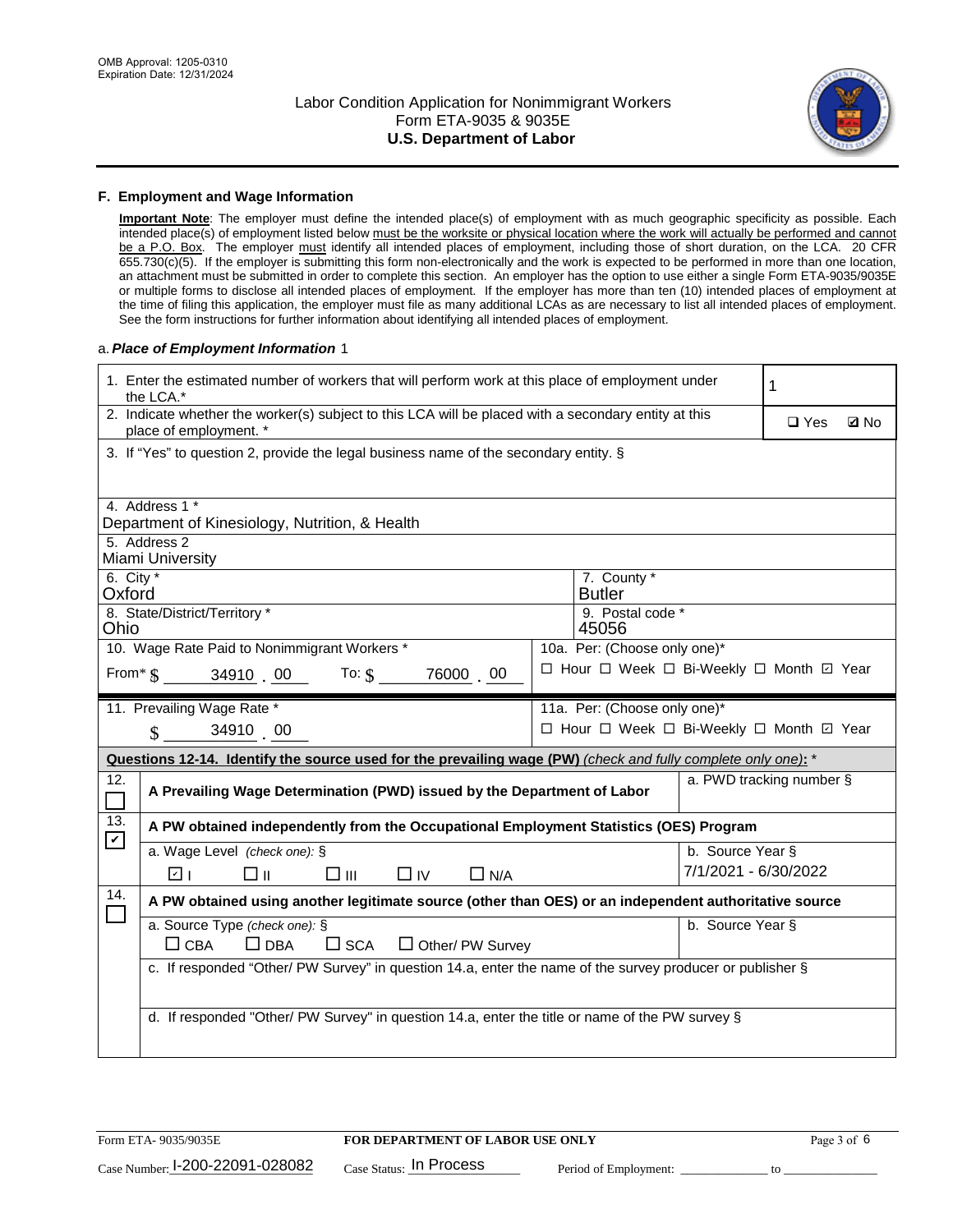

# **G. Employer Labor Condition Statements**

! *Important Note:* In order for your application to be processed, you MUST read Section G of the Form ETA-9035CP - General Instructions for the 9035 & 9035E under the heading "Employer Labor Condition Statements" and agree to all four (4) labor condition statements summarized below:

- (1) **Wages:** The employer shall pay nonimmigrant workers at least the prevailing wage or the employer's actual wage, whichever is higher, and pay for non-productive time. The employer shall offer nonimmigrant workers benefits and eligibility for benefits provided as compensation for services on the same basis as the employer offers to U.S. workers. The employer shall not make deductions to recoup a business expense(s) of the employer including attorney fees and other costs connected to the performance of H-1B, H-1B1, or E-3 program functions which are required to be performed by the employer. This includes expenses related to the preparation and filing of this LCA and related visa petition information. 20 CFR 655.731;
- (2) **Working Conditions:** The employer shall provide working conditions for nonimmigrants which will not adversely affect the working conditions of workers similarly employed. The employer's obligation regarding working conditions shall extend for the duration of the validity period of the certified LCA or the period during which the worker(s) working pursuant to this LCA is employed by the employer, whichever is longer. 20 CFR 655.732;
- (3) **Strike, Lockout, or Work Stoppage:** At the time of filing this LCA, the employer is not involved in a strike, lockout, or work stoppage in the course of a labor dispute in the occupational classification in the area(s) of intended employment. The employer will notify the Department of Labor within 3 days of the occurrence of a strike or lockout in the occupation, and in that event the LCA will not be used to support a petition filing with the U.S. Citizenship and Immigration Services (USCIS) until the DOL Employment and Training Administration (ETA) determines that the strike or lockout has ended. 20 CFR 655.733; and
- (4) **Notice:** Notice of the LCA filing was provided no more than 30 days before the filing of this LCA or will be provided on the day this LCA is filed to the bargaining representative in the occupation and area of intended employment, or if there is no bargaining representative, to workers in the occupation at the place(s) of employment either by electronic or physical posting. This notice was or will be posted for a total period of 10 days, except that if employees are provided individual direct notice by e-mail, notification need only be given once. A copy of the notice documentation will be maintained in the employer's public access file. A copy of this LCA will be provided to each nonimmigrant worker employed pursuant to the LCA. The employer shall, no later than the date the worker(s) report to work at the place(s) of employment, provide a signed copy of the certified LCA to the worker(s) working pursuant to this LCA. 20 CFR 655.734.

1. **I have read and agree to** Labor Condition Statements 1, 2, 3, and 4 above and as fully explained in Section G of the Form ETA-9035CP – General Instructions for the 9035 & 9035E and the Department's regulations at 20 CFR 655 Subpart H. \*

**Ø**Yes ロNo

### **H. Additional Employer Labor Condition Statements –H-1B Employers ONLY**

!**Important Note***:* In order for your H-1B application to be processed, you MUST read Section H – Subsection 1 of the Form ETA 9035CP – General Instructions for the 9035 & 9035E under the heading "Additional Employer Labor Condition Statements" and answer the questions below.

#### *a. Subsection 1*

| 1. At the time of filing this LCA, is the employer H-1B dependent? §                                                                                                                                                                                               |  |            | ⊡ No |            |
|--------------------------------------------------------------------------------------------------------------------------------------------------------------------------------------------------------------------------------------------------------------------|--|------------|------|------------|
| 2. At the time of filing this LCA, is the employer a willful violator? $\S$                                                                                                                                                                                        |  |            | ⊡ No |            |
| 3. If "Yes" is marked in questions H.1 and/or H.2, you must answer "Yes" or "No" regarding<br>whether the employer will use this application ONLY to support H-1B petitions or extensions of<br>status for exempt H-1B nonimmigrant workers? §                     |  |            | ∩ No |            |
| 4. If "Yes" is marked in question H.3, identify the statutory basis for the<br>$\Box$ \$60,000 or higher annual wage<br>exemption of the H-1B nonimmigrant workers associated with this<br>□ Master's Degree or higher in related specialty<br>$\Box$ Both<br>LCA. |  |            |      |            |
| H-1B Dependent or Willful Violator Employers -Master's Degree or Higher Exemptions ONLY                                                                                                                                                                            |  |            |      |            |
| 5. Indicate whether a completed Appendix A is attached to this LCA covering any H-1B<br>nonimmigrant worker for whom the statutory exemption will be based <b>ONLY</b> on attainment of a<br>Master's Degree or higher in related specialty. §                     |  | $\Box$ Yes | ⊡ No | $\Box$ N/A |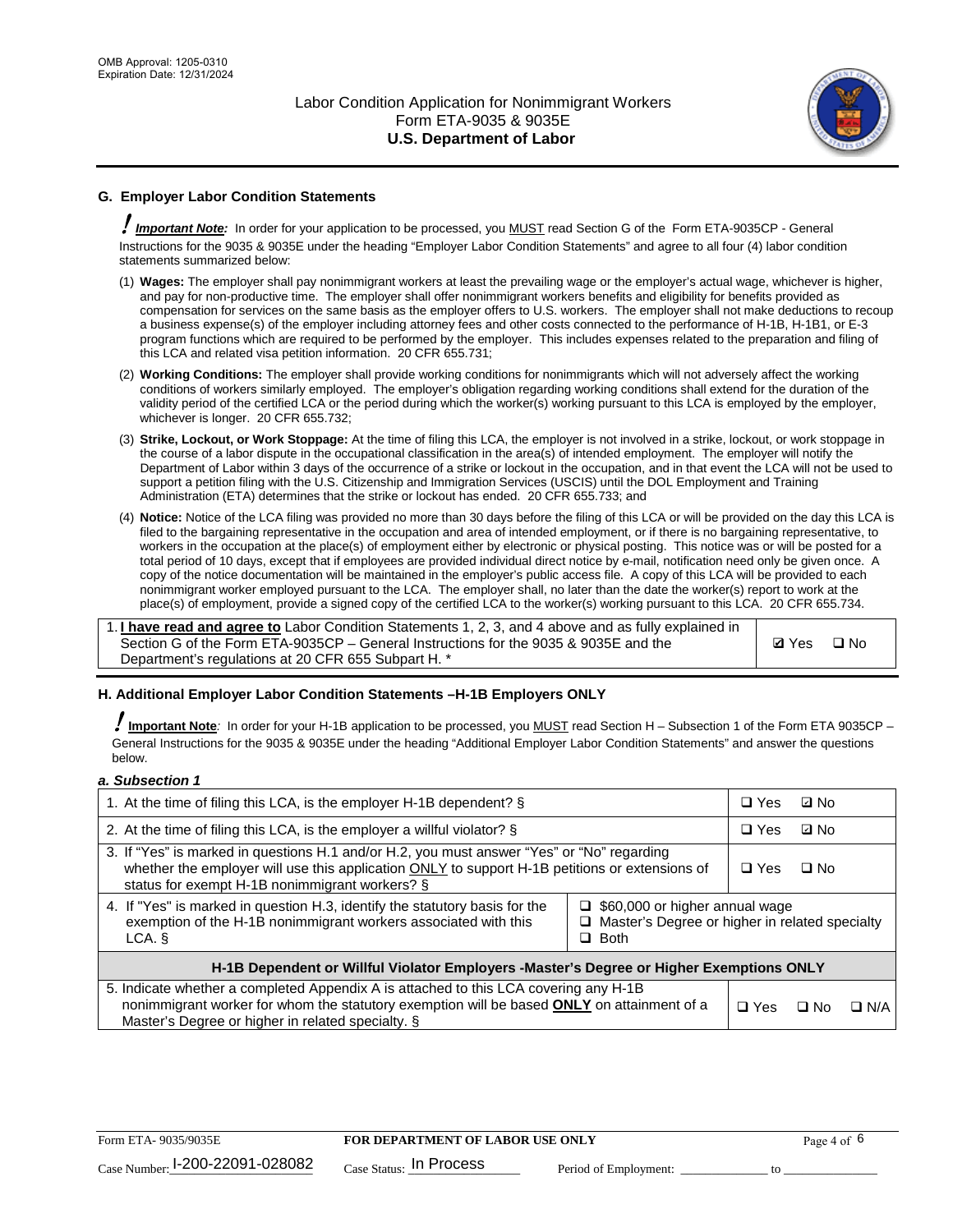

**If you marked "Yes" to questions H.a.1 (H-1B dependent) and/or H.a.2 (H-1B willful violator) and "No" to question H.a.3 (exempt H-1B nonimmigrant workers), you MUST read Section H – Subsection 2 of the Form ETA 9035CP – General Instructions for the 9035 & 9035E under the heading "Additional Employer Labor Condition Statements" and indicate your agreement to all three (3) additional statements summarized below.**

#### *b. Subsection 2*

- A. **Displacement:** An H-1B dependent or willful violator employer is prohibited from displacing a U.S. worker in its own workforce within the period beginning 90 days before and ending 90 days after the date of filing of the visa petition. 20 CFR 655.738(c);
- B. **Secondary Displacement:** An H-1B dependent or willful violator employer is prohibited from placing an H-1B nonimmigrant worker(s) with another/secondary employer where there are indicia of an employment relationship between the nonimmigrant worker(s) and that other/secondary employer (thus possibly affecting the jobs of U.S. workers employed by that other employer), unless and until the employer subject to this LCA makes the inquiries and/or receives the information set forth in 20 CFR 655.738(d)(5) concerning that other/secondary employer's displacement of similarly employed U.S. workers in its workforce within the period beginning 90 days before and ending 90 days after the date of such placement. 20 CFR 655.738(d). Even if the required inquiry of the secondary employer is made, the H-1B dependent or willful violator employer will be subject to a finding of a violation of the secondary displacement prohibition if the secondary employer, in fact, displaces any U.S. worker(s) during the applicable time period; and
- C. **Recruitment and Hiring:** Prior to filing this LCA or any petition or request for extension of status for nonimmigrant worker(s) supported by this LCA, the H-1B dependent or willful violator employer must take good faith steps to recruit U.S. workers for the job(s) using procedures that meet industry-wide standards and offer compensation that is at least as great as the required wage to be paid to the nonimmigrant worker(s) pursuant to 20 CFR 655.731(a). The employer must offer the job(s) to any U.S. worker who applies and is equally or better qualified for the job than the nonimmigrant worker. 20 CFR 655.739.

| 6. I have read and agree to Additional Employer Labor Condition Statements A, B, and C above and |       |           |
|--------------------------------------------------------------------------------------------------|-------|-----------|
| as fully explained in Section H – Subsections 1 and 2 of the Form ETA 9035CP – General           | □ Yes | $\Box$ No |
| Instructions for the 9035 & 9035 E and the Department's regulations at 20 CFR 655 Subpart H. §   |       |           |

### **I. Public Disclosure Information**

! **Important Note***:* You must select one or both of the options listed in this Section.

**sqrt** Employer's principal place of business □ Place of employment

### **J. Notice of Obligations**

A. Upon receipt of the certified LCA, the employer must take the following actions:

- o Print and sign a hard copy of the LCA if filing electronically (20 CFR 655.730(c)(3));<br>
Maintain the original signed and certified LCA in the employer's files (20 CFR 655.7
- Maintain the original signed and certified LCA in the employer's files (20 CFR 655.705(c)(2); 20 CFR 655.730(c)(3); and 20 CFR 655.760); and
- o Make a copy of the LCA, as well as necessary supporting documentation required by the Department of Labor regulations, available for public examination in a public access file at the employer's principal place of business in the U.S. or at the place of employment within one working day after the date on which the LCA is filed with the Department of Labor (20 CFR 655.705(c)(2) and 20 CFR 655.760).
- B. The employer must develop sufficient documentation to meet its burden of proof with respect to the validity of the statements made in its LCA and the accuracy of information provided, in the event that such statement or information is challenged (20 CFR 655.705(c)(5) and 20 CFR 655.700(d)(4)(iv)).
- C. The employer must make this LCA, supporting documentation, and other records available to officials of the Department of Labor upon request during any investigation under the Immigration and Nationality Act (20 CFR 655.760 and 20 CFR Subpart I).

*I declare under penalty of perjury that I have read and reviewed this application and that to the best of my knowledge, the*  information contained therein is true and accurate. I understand that to knowingly furnish materially false information in the *preparation of this form and any supplement thereto or to aid, abet, or counsel another to do so is a federal offense punishable by fines, imprisonment, or both (18 U.S.C. 2, 1001,1546,1621).*

| 1. Last (family) name of hiring or designated official * 2. First (given) name of hiring or designated official * 3. Middle initial § |  |
|---------------------------------------------------------------------------------------------------------------------------------------|--|
| Ruth                                                                                                                                  |  |
|                                                                                                                                       |  |
| 6. Date signed *                                                                                                                      |  |
|                                                                                                                                       |  |